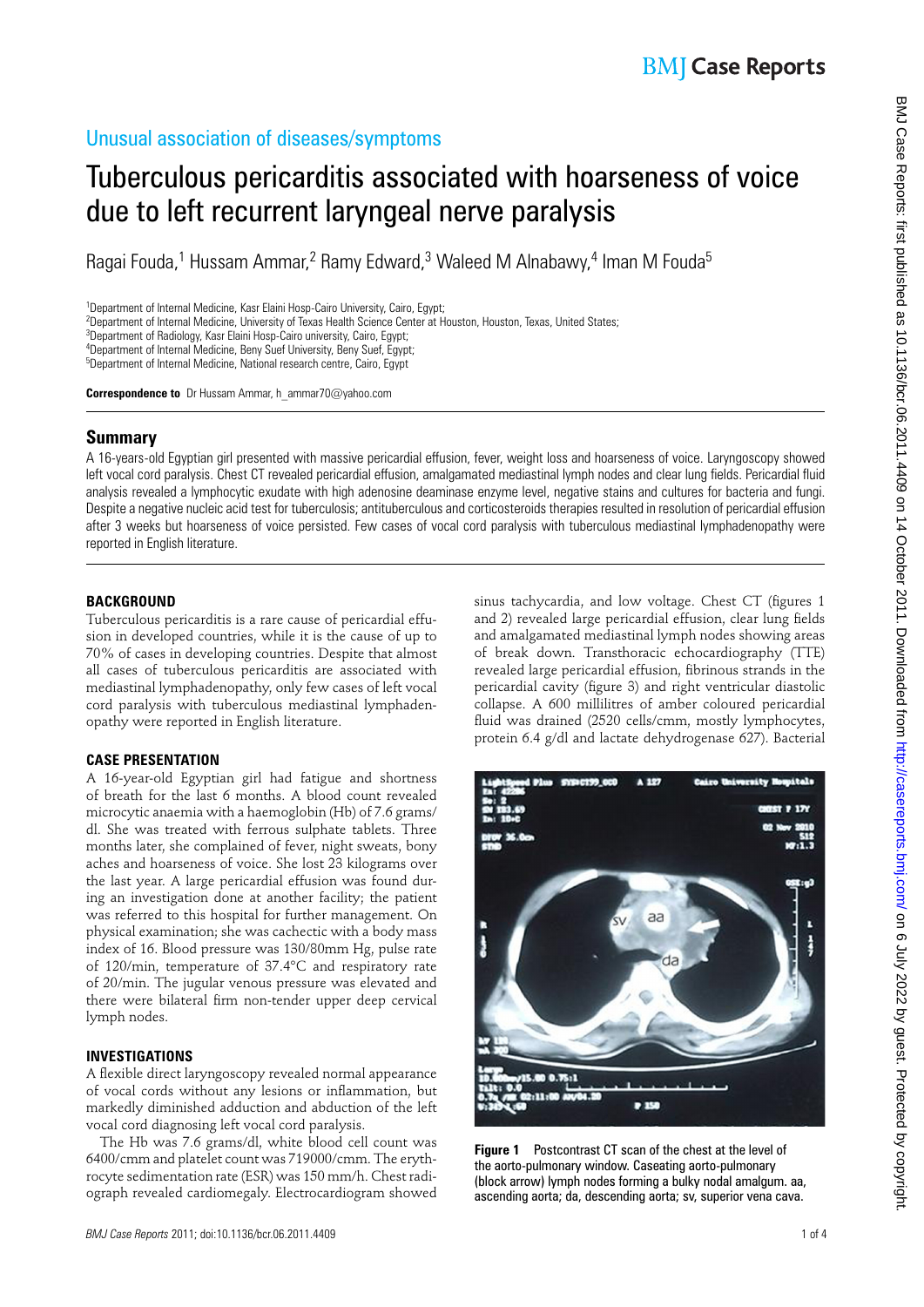### **BMI** Case Reports



 **Figure 2** Postcontrast CT scan of the chest at the level of the cardiac chambers. Massive pericardial effusion (arrows) with associated atelectatic changes of the lingula (arrowheads). da, descending aorta; LA, left atrium; LV, left ventricle; RV, right ventricle.

and fungal cultures were negative. Acid fast bacilli and fungal stains were also negative. Adenosine deaminase in the pericardial fluid was high 61.8. The fluid cytology was negative for cancer cells.

#### **DIFFERENTIAL DIAGNOSIS**

- ▶ Tuberculous pericardial effusion
- Purulent pericardial effusion
- ▶ Malignant pericardial effusion.

#### **TREATMENT**

A presumptive diagnosis of probable tuberculous pericarditis was made. Treatment with rifampicin, isoniazid, ethambutol and pyrazynamide according to body weight was started in addition to 30 mg of prednisone.

#### **OUTCOME AND FOLLOW-UP**

After 3 weeks, she improved dramatically, her appetite improved, and she gained 4 kilograms. The ESR decrease to 30 mm/h, the Hb increased to 12 grams/dl and repeated TTE showed complete resolution of pericardial effusion. The patient continued to have hoarseness of voice.

After 6 months of antituberculous therapy, she has no recurrence of pericardial effusion but she continued to have hoarseness of voice despite speech therapy. She did not decide regarding doing reconstructive vocal cord surgery yet.

#### **DISCUSSION**

Tuberculosis causes 70% of cases of large pericardial effusion and most cases of constrictive pericarditis in



 **Figure 3** Apical four chambers transthroacic echocardiographic view shows global pericardial effusion (PE) and pericardial adhesions (arrow head).

developing countries, while it accounts for only 4% of cases of pericardial effusion and a smaller proportion of constrictive pericarditis cases in developed countries. Tuberculous pericarditis is a dangerous disease with a mortality of  $17\%$  to  $40\%$ .<sup>1</sup>

Tubercle bacilli reach the pericardium from the adjacent tracheobronchial lymph nodes either directly or via lymphatic channels. Less commonly seedling of the pericardium occurs with milliary tuberculosis and rarely mycobacteria spread directly from pleura or adjacent rib.<sup>2</sup>

The pericardium drains its lymphatic drainage to the anterior and posterior mediastinal lymph nodes and tracheobronchial lymph nodes. These lymph nodes are the ones involved in tuberculous pericarditis. The hilar lymph nodes are the least to be involved. These enlarged lymph nodes are not seen on chest radiographs but on chest CT they are seen in 100% of cases with caseation and amalgamation (as seen in our case) in more than half of the cases, in addition to a thickened, irregular, non-calcified pericardium with or without pericardial effusion. 3

Echocardiography is the test of choice for diagnosing pericardial effusion and tamponade. Fibrinous strands from the visceral pericardium and pericardial thickening are typical but not specific for tuberculous pericarditis. It is also used to guide needle pericardiocentesis. 4

Left recurrent laryngeal nerve has a unique anatomical location in the aorto- pulmonary window where enlarged tuberculous mediastinal lymph nodes and inflammatory swelling can cause traction and compression on that nerve.

Despite that recurrent laryngeal nerve paralysis is extremely rare in those with tuberculous mediastinal lymphadenopathy, with few cases reported in English literature.<sup>5</sup> We report a rare case of massive tuberculous pericardial effusion associated with mediastinal lymphadenopathy and left recurrent laryngeal nerve paralysis.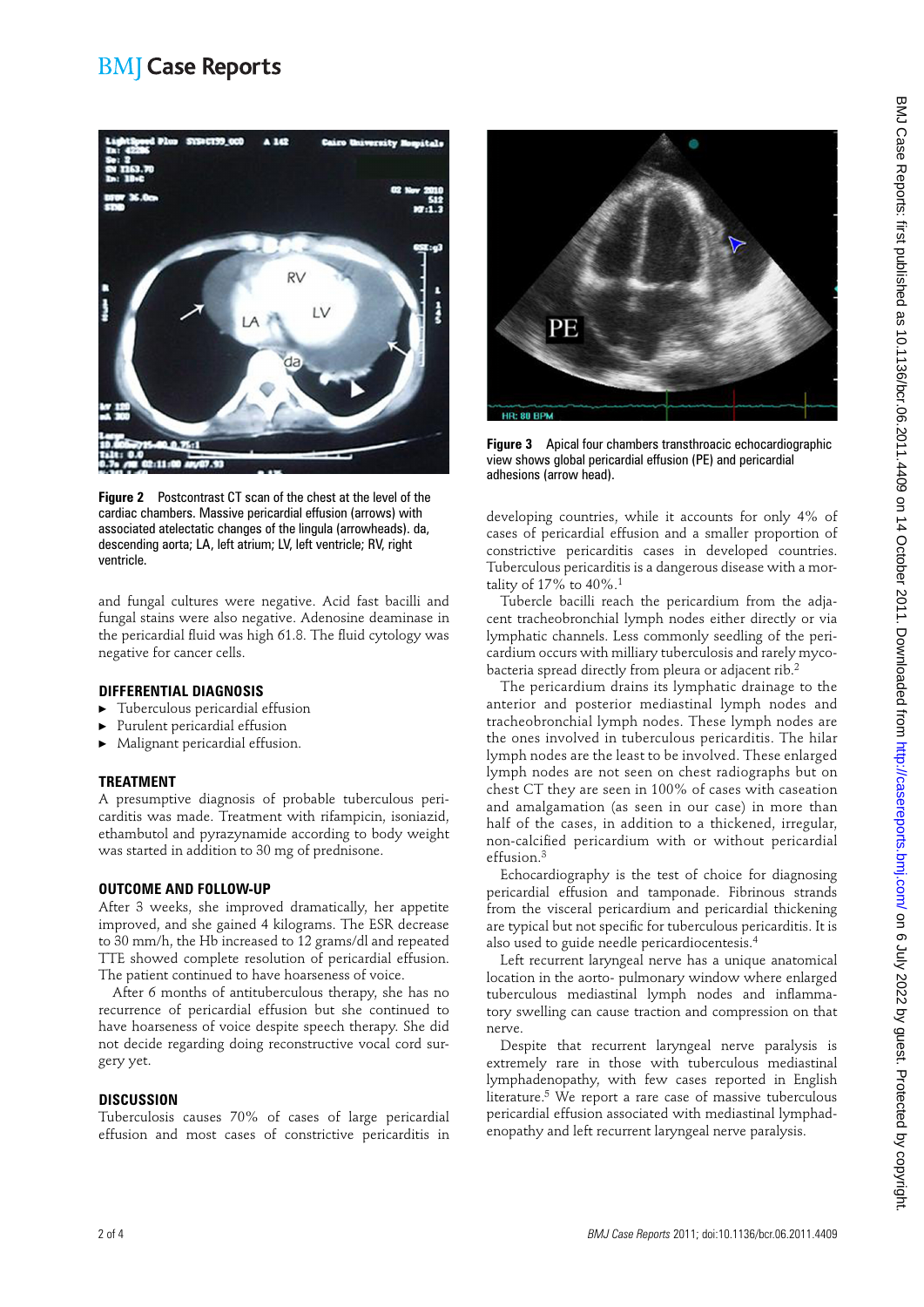# **BMJ** Case Reports

#### **Learning points**

- ▶ Tuberculous pericarditis is a common cause of pericardial effusion in developing countries.
- $\blacktriangleright$  Negative tuberculin skin test or a pericardial fluid PCR for tuberculosis does not exclude tuberculous pericarditis.
- $\blacktriangleright$  Diagnostic pericardiocentesis should be done for any case of suspected tuberculous pericarditis.
- $\blacktriangleright$  Lymphocyte predominant pericardial exudate with high adenosine deaminase level suggests tuberculous pericarditis, and response to antituberculous therapy confirms the diagnosis.
- $\blacktriangleright$  Left recurrent nerve paralysis is due to a lesion along the course of the nerve from the base of the skull till the level of the aortic arch.

#### **Competing interests** None.

 **Patient consent** Obtained.

#### **REFERENCES**

- 1. **Sayed F,** Mayosi B . A modern approach to tuberculous pericarditis . *Progress in cardiovascular diseases* . 2007 ; **50** : 218 – 36 .
- 2. **Ortbals DW,** Avioli LV . Tuberculous pericarditis. *Arch Intern Med* 1979 ; **139** : 231 – 4 .
- 3. **Cherian G,** Habashy AG, Uthaman B, *et al* . Detection and follow-up of mediastinal lymph node enlargement in tuberculous pericardial effusions using computed tomography. Am J Med 2003;114:319-22.
- 4. **Liu PY,** Li YH, Tsai WC, *et al* . Usefulness of echocardiographic intrapericardial abnormalities in the diagnosis of tuberculous pericardial effusion. *Am J Cardiol* 2001 ; **87** : 1133 – 5 .
- 5. **Meral M,** Akgun M, Kaynar H, *et al* . Mediastinal lymphadenopathy due to mycobacterial infection. *Jpn J Infect Dis* 2004;57:124-6.

This pdf has been created automatically from the final edited text and images.

Copyright 2011 BMJ Publishing Group. All rights reserved. For permission to reuse any of this content visit http://group.bmj.com/group/rights-licensing/permissions.

BMJ Case Report Fellows may re-use this article for personal use and teaching without any further permission.

Please cite this article as follows (you will need to access the article online to obtain the date of publication).

Fouda R, Ammar H, Edward R, Alnabawy WM, Fouda IM. Tuberculous pericarditis associated with hoarseness of voice due to left recurrent laryngeal nerve paralysis. *BMJ Case Reports* 2011;10.1136/bcr.06.2011.4409, date of publication

Become a Fellow of BMJ Case Reports today and you can:

- $\triangleright$  Submit as many cases as you like<br> $\triangleright$  Fniov fast sympathetic peer review
- Enjoy fast sympathetic peer review and rapid publication of accepted articles
- $\blacktriangleright$  Access all the published articles
- ▶ Re-use any of the published material for personal use and teaching without further permission

For information on Institutional Fellowships contact consortiasales@bmjgroup.com

Visit casereports.bmj.com for more articles like this and to become a Fellow